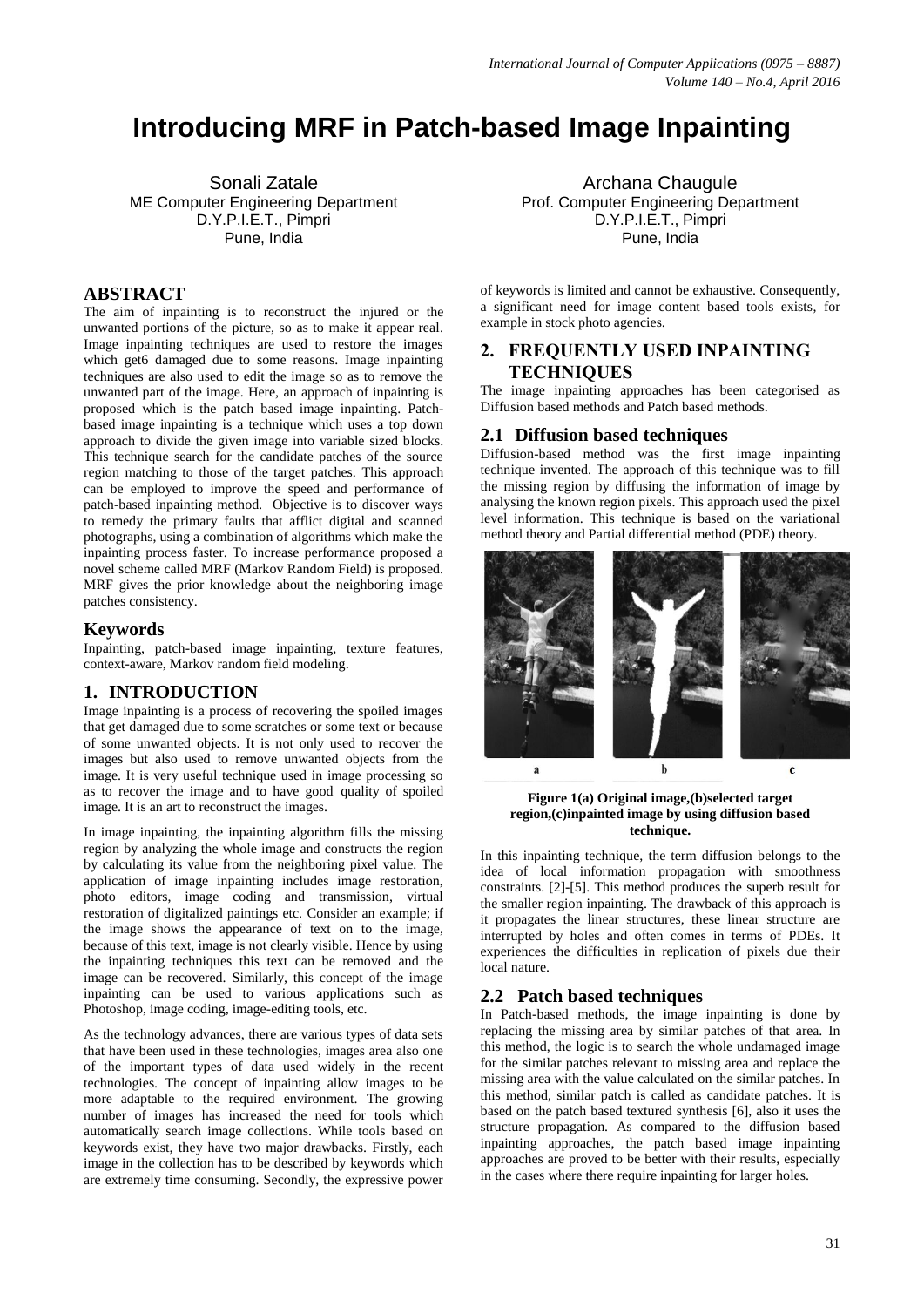### *International Journal of Computer Applications (0975 – 8887) Volume 140 – No.4, April 2016*



**Figure 2, (a) Original image, (b) selected target region, (c) inpainted image by using Patch based technique.**

Patch-based methods are categorised in to greedy, multiple candidate and global. In greedy, once the target patch is filled with its value obtained from its known pixels, it cannot be

changed again [13]. Multiple candidate method deals with the multiple candidate patches combination [10] and weighted average [11], [16] so as to recover the missing region. The third patch based method that is Global method. In this method, inpainting is defined as a global optimization problem. The multiple candidates are termed as labels in this method. A label is chosen such that at all positions, a set of label minimizes a global optimization function. Many of the global methods such as Priority belief propagation (p-BP) [9], structure guided texture inpainting [18], context aware label selection method [20], etc model global image context with Marcov Random Field (MRF) [1]. The main aspect of patch based inpainting approach is to search for the candidate patches. The recent method of patch based inpainting approach is a context aware MRF based inpainting method [1].

# **3. RELATED WORK**

#### **Table.1 Related Works in Image Inpainting.**

| Ref. No        | Algorithm/methods                                                                       | <b>Description</b>                                                                                                                                                                                                                                                                                                           | <b>Disadvantages</b>                                                                                                                                                                                                                          |
|----------------|-----------------------------------------------------------------------------------------|------------------------------------------------------------------------------------------------------------------------------------------------------------------------------------------------------------------------------------------------------------------------------------------------------------------------------|-----------------------------------------------------------------------------------------------------------------------------------------------------------------------------------------------------------------------------------------------|
| $\overline{c}$ | Automatic digital inpainting.                                                           | Algorithm<br>the<br>propagates<br>necessary<br>information by numerically solving the PDE.<br>techniques developed<br>are fully<br>The<br>compatible with the JPEG and JPEG 2000<br>standards.                                                                                                                               | The PDE-based simultaneous filling-in<br>of textured and structured regions.                                                                                                                                                                  |
| 3              | Curvature<br>driven<br>Diffusions<br>(CDD).                                             | TV inpainting explains some aspects of<br>human dissoclusion process in vision<br>psychology.<br>This proposes inpainting model based on<br>diffusion mechanism inspired by TV<br>inpainting aiming at realizing connectivity<br>principal.                                                                                  | The CDD does not restores even a<br>single object when the given remaining<br>disconnected parts are separated by<br>inpainting domain.                                                                                                       |
| 4              | Joint interpolation of the image<br>gray-levels and gradient /<br>isophotes directions. | It smoothly extends in an automatic fashion<br>the isophotes lines into the holes of missing<br>data.                                                                                                                                                                                                                        | Need to study ideas for interpolation in<br>video data                                                                                                                                                                                        |
| 7              | Texture synthesis algorithm                                                             | In this approach, patches of the sample<br>image is copied to the output and then<br>combined with the optimal image to form a<br>new output.                                                                                                                                                                                | It uses approximate offset search that<br>works in fixed sized patch optimization.                                                                                                                                                            |
| 8              | Exemplar<br>based<br>image<br>inpainting.                                               | A single efficient algorithm achieves<br>simultaneous propagation of texture and<br>structure information by combining texture<br>synthesis and inpainting techniques.                                                                                                                                                       | An extension of algorithm to handle<br>propagation<br>of<br>accurate<br>curved<br>structures in still photographs as well as<br>objects from video is<br>removing<br>required.                                                                |
| 9              | Priority belief propagation (p-<br>BP).                                                 | Objective function of this problem is always<br>well-defined, and corresponds to the energy<br>of a discrete Markov random field<br>(MRF).Resolves<br><b>BP</b><br>the<br>algorithm<br>inefficiency in handling MRFs with very<br>large discrete state spaces.                                                               | Unable to test priority-BP algorithm,<br>this is a generic MRF optimization<br>scheme, to other labelling problems, as<br>well, for which the large cardinality of<br>their state-space causes them to have a<br>very high computational cost |
| 12             | Robust Image Synthesis by<br>Adaptive ND Tensor Voting                                  | It automatically infers missing information<br>from a damaged 2D image by tensor voting.<br>It translates image colour and texture<br>information into an adaptive ND tensor,<br>followed by a voting process that infers non-<br>iteratively the optimal colour values in the<br>ND texture space for each defective pixel. | If critical information is missing or<br>insufficient, then it cannot be well<br>synthesized<br>due to a<br>complex<br>background and their irregular shapes.                                                                                 |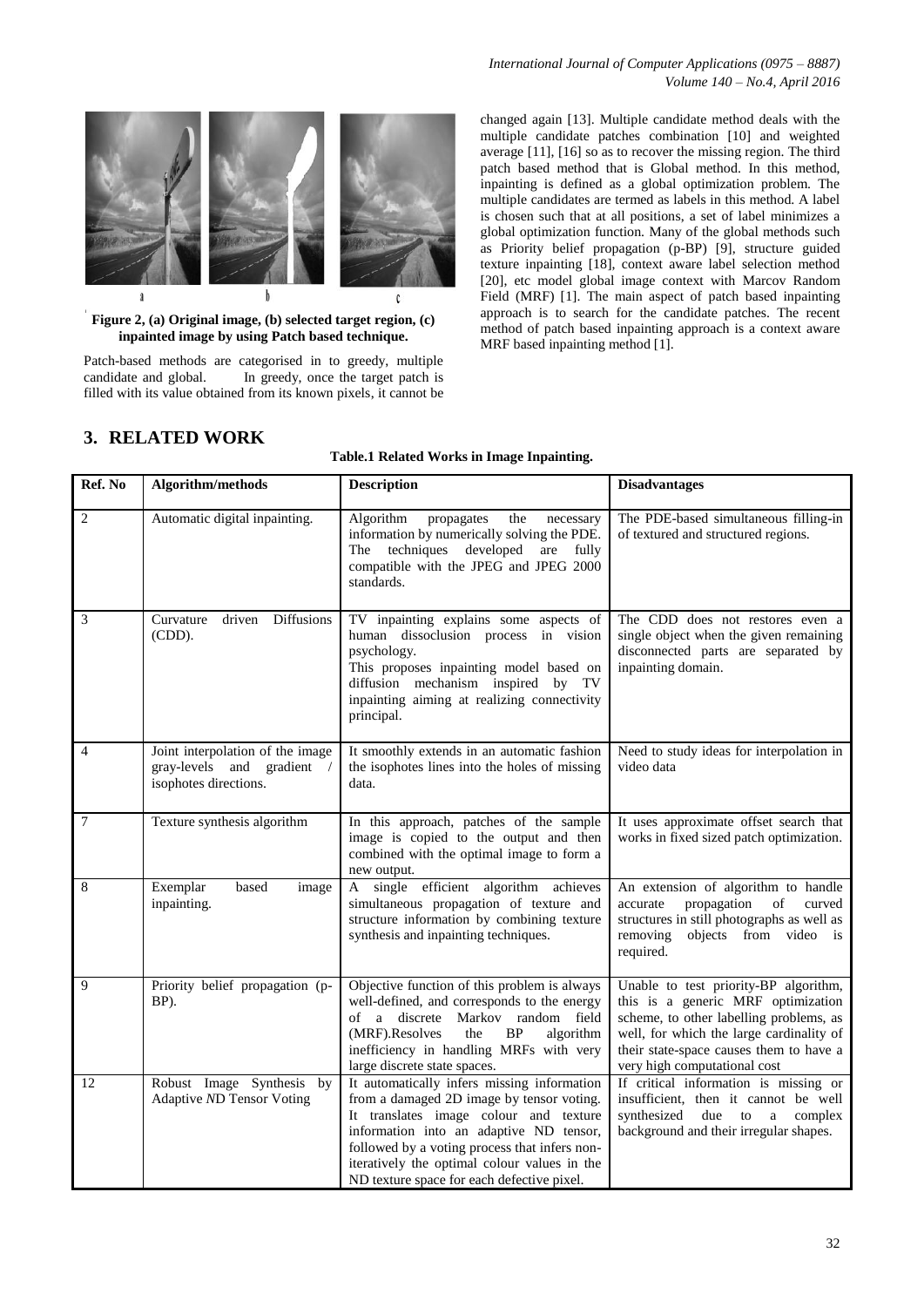| 17 | Hierarchical Super-Resolution-<br>Based Inpainting.                                  | A hierarchical super-resolution algorithm is<br>used to recover details on the missing areas.<br>The gain is both in terms of computational<br>complexity and visual quality.                                                                         | Need to test other SR methods to bring<br>more robustness to the method. |
|----|--------------------------------------------------------------------------------------|-------------------------------------------------------------------------------------------------------------------------------------------------------------------------------------------------------------------------------------------------------|--------------------------------------------------------------------------|
| 19 | Markov Random field based<br>image inpainting with context-<br>aware label Selection | Context is determined based on the texture   It is an alternative to priority belief<br>and colour features in fixed image regions<br>and is used to distinguish areas of similar<br>content to which the search for candidate<br>patches is limited. | propagation.                                                             |

## **4. PROPOSED WORK**

Although there are various inpainting methods are proposed, T. Ruzic, and A. Pizurica [1] have proposed a new approach of using Marcov Random field concept in the inpainting. The block diagram shown in figure 3 represents the block diagram of proposed work. According to this, the textural descriptors are used to improve the inpainting process. Textural descriptors are defined as the value of a given pixel at given image. It uses two concepts to achieve the better results are: an efficient patch selection strategy and MRF method for efficient inpainting. The first approach works for the selecting the candidate patches for the target patches of inpainting image.

The context aware patch selection approach works as follows:

- i. Selects the target area to inpaint.
- ii. Selecting the context aware patch.
- iii. Dividing the image into blocks of adaptive size by using top down splitting approach.
- iv. Assign the contextual descriptors to the image blocks of adaptive sizes.
- v. Comparison of contextual descriptors
- vi. Selection of most contextually similar block.

The second approach is to apply the MRF modeling to inpainting. It is based on the optimization method so as to be suitable for the MRF inpainting of the images having huge number of labels.



**Figure 3: Block diagram of MRF modeling for patch based image inpainting.**

# **5. RESULT ANALYSIS**

By introducing the concept of MRF in the patch based image inpainting, the differences of the results obtained from both the existing methods and the proposed method can be observed. This section provides the various parameters to distinguish the results such as time and memory. The analysis is given as compared to the existing priority belief propagation method.

## **5.1 PSNR**

PSNR stands for peak signal to noise ratio between two images. It is used as one of the quality measure for the images. Higher the values of PSNR better the quality of the image. It is calculated as:

$$
\text{PSNR} = 10 \log_{10} \left( \frac{R^2}{MSE} \right)
$$

MSE stands for mean squire error.



#### **Comparison of PSNR of images for p-BP method and proposed method [1]**

## **5.2 Time Complexity**

Time complexity can be defined as the amount of time taken to perform the task by the system. It is calculated by:

$$
Total time = T_{end} - T_{start}.
$$

Where  $T_{end}$  represents the time at which the execution ends and  $T_{start}$  represents the time at which the execution start. It gives the total time required by the system to complete the execution